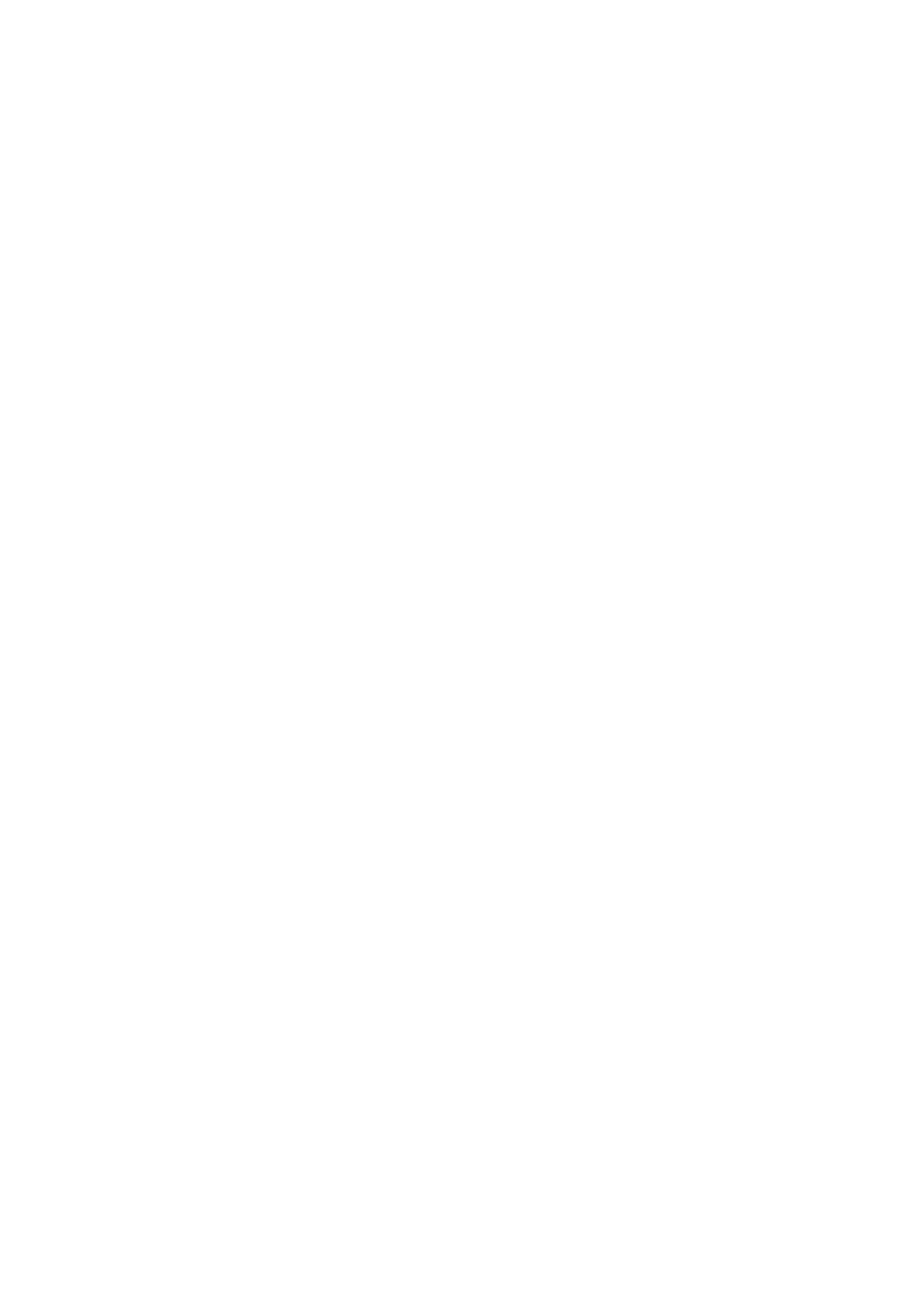## **Banking Accounts**

## **Gold Bank Account**

The Gold Bank Account is a flexible bank account that offers tiered interest rates and easy access to your money. It can be held in Sterling, Euro and US Dollar currencies and is accompanied by a Gold Visa debit card.

| Minimum balance<br>to earn interest rate | Gross rate p.a. (variable)<br>Interest paid quarterly | Annual Equivalent Rate (AER)<br>(variable) |
|------------------------------------------|-------------------------------------------------------|--------------------------------------------|
| $£0 - £74.999$                           | 0.00%                                                 | 0.00%                                      |
| £75,000 - £999,999                       | 0.15%                                                 | l 0 15%                                    |
| $£1,000,000+$                            | 1.00%                                                 | $1.00\%$                                   |

**Sterling** – Interest rates are effective from 10 June 2019.

**Euro** – Interest rates are effective from 1 October 2018.

| Minimum balance<br>to earn interest rate | Gross rate p.a. (variable)<br>Interest paid quarterly | Annual Equivalent Rate (AER)<br>(variable) |
|------------------------------------------|-------------------------------------------------------|--------------------------------------------|
| €0 – €74.999                             | $0.00\%$                                              | $0.00\%$                                   |
| €75,000 - €999,999                       | $-0.50\%$                                             | $-0.50\%$                                  |
| $€1.000.000 +$                           | Please contact us*                                    |                                            |

**US Dollar** – Interest rates are effective from 10 June 2019.

| Minimum balance<br>to earn interest rate | Gross rate p.a. (variable)<br>Interest paid quarterly | Annual Equivalent Rate (AER)<br>(variable) |
|------------------------------------------|-------------------------------------------------------|--------------------------------------------|
| $$0 - $74,999$                           | 0.00%                                                 | 0.00%                                      |
| $$75,000 - $999,999$                     | 0.50%                                                 | $0.50\%$                                   |
| $$1,000,000 +$                           | 1.00%                                                 | 1.00%                                      |

**Interest rates may vary.** AER stands for Annual Equivalent Rate and shows what the interest rate would be if we paid interest and added it to your account each year. The gross rate is the rate payable where interest is paid without the deduction of tax. If a negative interest rate applies to your account, this will be calculated on the same basis as credit interest.

\* If you have a balance in excess of £/€/\$1 million with us we offer a personalised service – please contact us so we can understand your banking needs.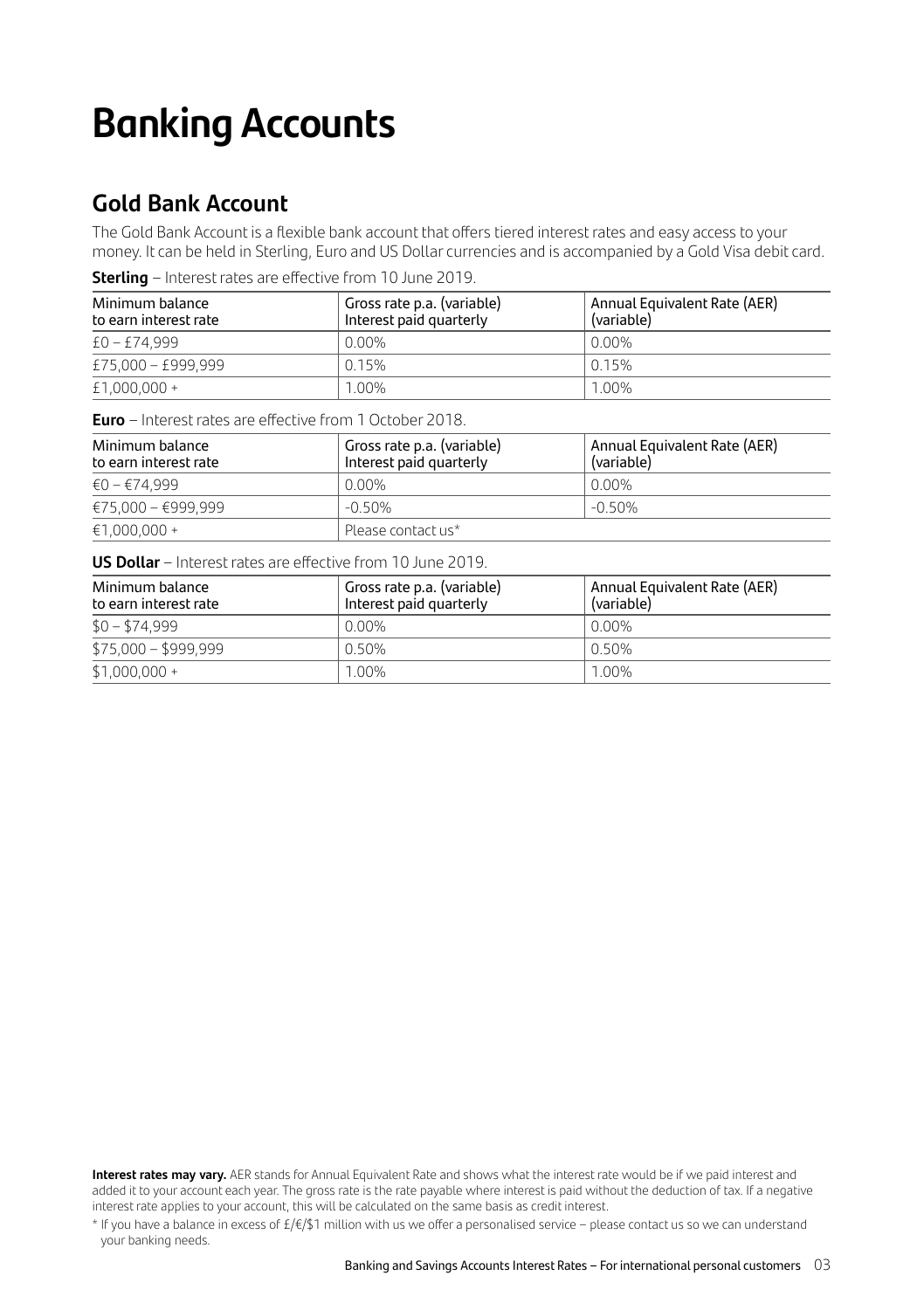## **Savings Accounts**

## **Call Account**

The Call Account requires no notice for making withdrawals and offers unlimited access to your money, in Sterling, Euro or US Dollar currencies. Interest is credited quarterly.

**Sterling** – Interest rates are effective from 1 June 2016.

| Minimum balance<br>to earn interest rate | Gross rate p.a. (variable)<br>Interest paid quarterly | Annual Equivalent Rate (AER)<br>(variable) |
|------------------------------------------|-------------------------------------------------------|--------------------------------------------|
| $£0 - £74.999$                           | $0.00\%$                                              | 0.00%                                      |
| £75,000 - £999,999                       | $0.00\%$                                              | 0.00%                                      |
| $£1,000,000+$                            | Please contact us*                                    |                                            |

**Euro** – Interest rates are effective from 1 October 2018.

| Minimum balance<br>to earn interest rate | Gross rate p.a. (variable)<br>Interest paid quarterly | Annual Equivalent Rate (AER)<br>(variable) |
|------------------------------------------|-------------------------------------------------------|--------------------------------------------|
| €0 – €74.999                             | $0.00\%$                                              | 0.00%                                      |
| €75,000 - €999,999                       | $-0.50\%$                                             | $-0.50\%$                                  |
| $€1.000.000 +$                           | Please contact us*                                    |                                            |

**US Dollar** – Interest rates are effective from 19 June 2017.

| Minimum balance<br>to earn interest rate | ' Gross rate p.a. (variable)<br>Interest paid quarterly | Annual Equivalent Rate (AER)<br>(variable) |
|------------------------------------------|---------------------------------------------------------|--------------------------------------------|
| $$0 - $74,999$                           | $0.00\%$                                                | 0.00%                                      |
| $$75,000 - $999,999$                     | $0.00\%$                                                | 0.00%                                      |
| $$1,000,000 +$                           | Please contact us*                                      |                                            |

**Interest rates may vary.** AER stands for Annual Equivalent Rate and shows what the interest rate would be if we paid interest and added it to your account each year. The gross rate is the rate payable where interest is paid without the deduction of tax. If a negative interest rate applies to your account, this will be calculated on the same basis as credit interest.

<sup>\*</sup> If you have a balance in excess of £/€/\$1 million with us we offer a personalised service – please contact us so we can understand your banking needs.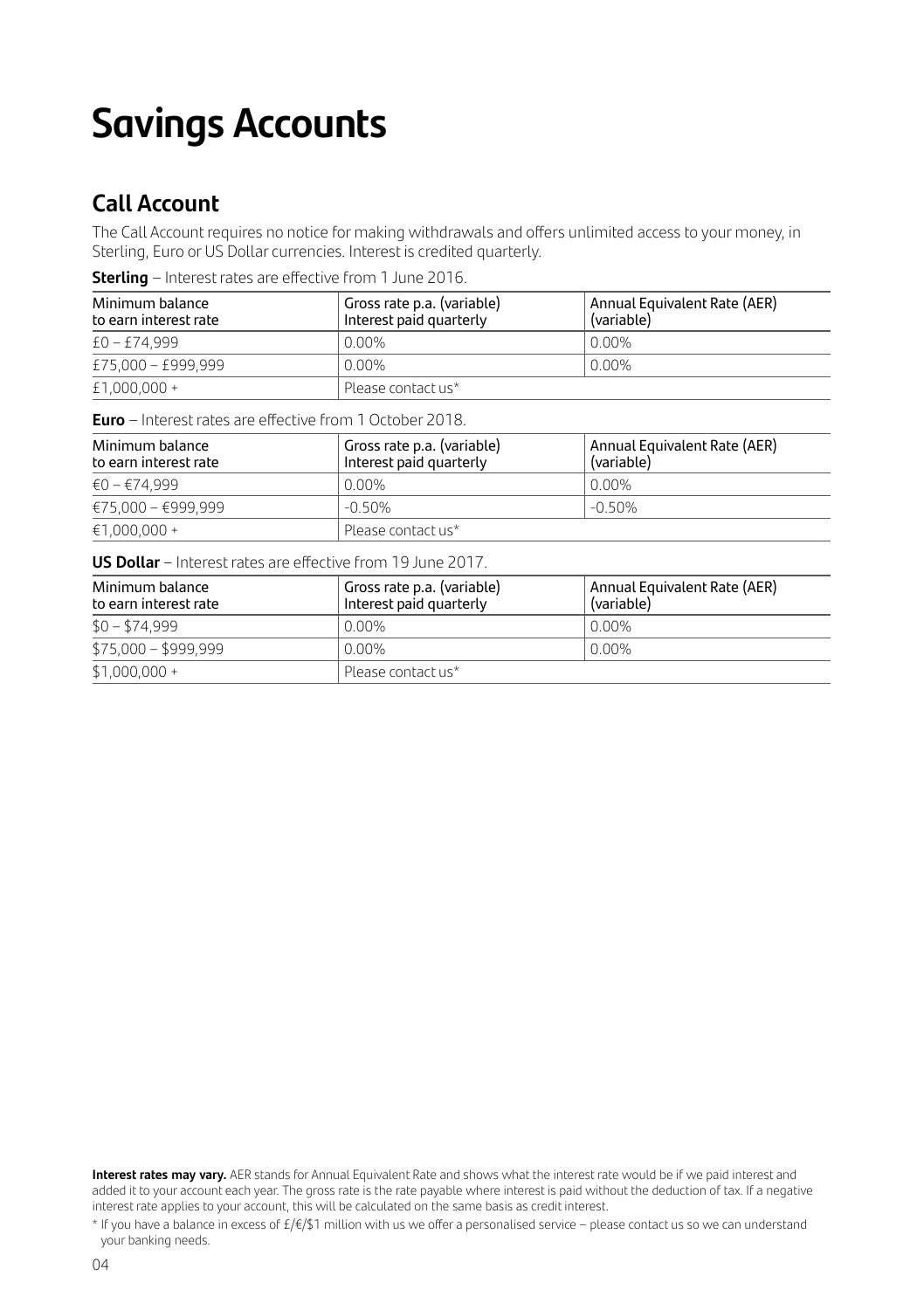## **Notice Account**

A variable rate savings account which requires written notice for any withdrawals. Available in Sterling and US Dollar currencies with a range of notice periods to choose from. Interest is paid quarterly.

#### **31 Day Notice Account**

| Minimum opening balance                  | £25.000                                               |                                            |
|------------------------------------------|-------------------------------------------------------|--------------------------------------------|
| Minimum balance<br>to earn interest rate | Gross rate p.a. (variable)<br>Interest paid quarterly | Annual Equivalent Rate (AER)<br>(variable) |
| £25,000 - £74,999                        | $0.60\%$                                              | 0.60%                                      |
| £75,000 - £999,999                       | 0.95%                                                 | 0.95%                                      |
| £1,000,000 +                             | Please contact us*                                    |                                            |

**US Dollar** – 31 days' notice is required for withdrawal. Interest rates are effective from 6 January 2020.

| Minimum opening balance                  | \$25,000                                              |                                            |
|------------------------------------------|-------------------------------------------------------|--------------------------------------------|
| Minimum balance<br>to earn interest rate | Gross rate p.a. (variable)<br>Interest paid quarterly | Annual Equivalent Rate (AER)<br>(variable) |
| $$25,000 - $74,999$                      | 0.65%                                                 | 0.65%                                      |
| $$75,000 - $999,999$                     | $0.90\%$                                              | 0.90%                                      |
| $$1,000,000 +$                           | Please contact us*                                    |                                            |

#### **95 Day Notice Account**

**Sterling** – 95 days' notice is required for withdrawal. Interest rates are effective from 6 January 2020.

| Minimum opening balance                  | £25.000                                               |                                            |
|------------------------------------------|-------------------------------------------------------|--------------------------------------------|
| Minimum balance<br>to earn interest rate | Gross rate p.a. (variable)<br>Interest paid quarterly | Annual Equivalent Rate (AER)<br>(variable) |
| £25,000 - £74,999                        | 0.85%                                                 | 0.85%                                      |
| £75,000 - £999,999                       | 1.20%                                                 | 1.21%                                      |
| £1,000,000 +                             | Please contact us*                                    |                                            |

**US Dollar** – 95 days' notice is required for withdrawal. Interest rates are effective from 6 January 2020.

| Minimum opening balance                  | \$25,000                                              |                                            |
|------------------------------------------|-------------------------------------------------------|--------------------------------------------|
| Minimum balance<br>to earn interest rate | Gross rate p.a. (variable)<br>Interest paid quarterly | Annual Equivalent Rate (AER)<br>(variable) |
| $$25,000 - $74,999$                      | 0.70%                                                 | 0.70%                                      |
| $$75,000 - $999,999$                     | 1.00%                                                 | 1.00%                                      |
| $$1,000,000 +$                           | Please contact us*                                    |                                            |

**Interest rates may vary.** AER stands for Annual Equivalent Rate and shows what the interest rate would be if we paid interest and added it to your account each year. The gross rate is the rate payable where interest is paid without the deduction of tax. If a negative interest rate applies to your account, this will be calculated on the same basis as credit interest.

\* If you have a balance in excess of £/€/\$1 million with us we offer a personalised service – please contact us so we can understand your banking needs.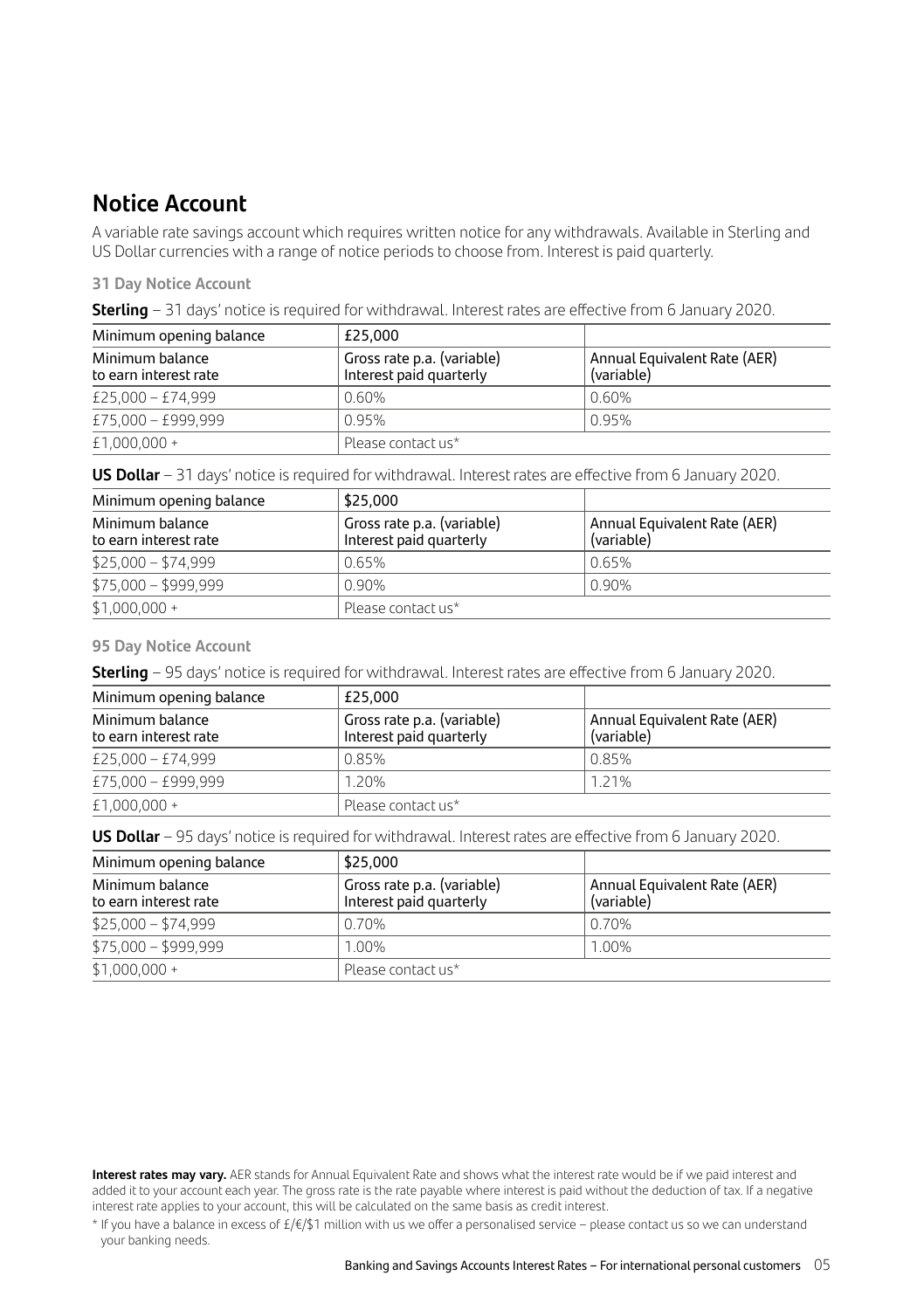## **Savings Accounts (continued)**

## **Fixed Deposit Contracts**

Fixed Deposit Contracts allow you to fix your money at an agreed interest rate for a set period of time. Please note withdrawals are not permitted on our Fixed Deposit Contracts before maturity. Your initial deposit will be paid into a Call Account which we will automatically open for you.

The Fixed Deposit Contracts are available in Sterling and US Dollars. Interest is paid on maturity for 3 Month, 6 Month and 12 Month contracts and annually or on maturity for 24 Month contracts.

**3 Month Fixed Deposit Contract** 

Interest is paid on maturity.

**Sterling** – Interest rates are effective from 6 January 2020.

| Minimum opening balance                  | £25.000            |                                 |
|------------------------------------------|--------------------|---------------------------------|
| Minimum balance<br>to earn interest rate | Gross rate         | Annual Equivalent Rate<br>(AER) |
| £25,000 - £74,999                        | 0.30%              | 0.30%                           |
| £75,000 - £999,999                       | 0.35%              | 0.35%                           |
| £1,000,000 +                             | Please contact us* |                                 |

**US Dollar** – Interest rates are effective from 6 January 2020.

| Minimum opening balance                  | \$25,000           |                                 |  |
|------------------------------------------|--------------------|---------------------------------|--|
| Minimum balance<br>to earn interest rate | Gross rate         | Annual Equivalent Rate<br>(AER) |  |
| $$25,000 - $74,999$                      | 0.65%              | 0.65%                           |  |
| $$75,000 - $999,999$                     | 0.70%              | 0.70%                           |  |
| $$1,000,000 +$                           | Please contact us* |                                 |  |

**6 Month Fixed Deposit Contract** 

Interest is paid on maturity.

**Sterling** – Interest rates are effective from 6 January 2020.

| Minimum opening balance                  | £25.000            |                                 |  |
|------------------------------------------|--------------------|---------------------------------|--|
| Minimum balance<br>to earn interest rate | Gross rate         | Annual Equivalent Rate<br>(AER) |  |
| £25,000 - £74,999                        | 1.00%              | 1.00%                           |  |
| £75,000 - £999,999                       | 1.00%              | 1.00%                           |  |
| £1,000,000 +                             | Please contact us* |                                 |  |

**US Dollar** – Interest rates are effective from 6 January 2020.

| Minimum opening balance                  | \$25,000           |                                 |  |
|------------------------------------------|--------------------|---------------------------------|--|
| Minimum balance<br>to earn interest rate | Gross rate         | Annual Equivalent Rate<br>(AER) |  |
| $$25,000 - $74,999$                      | 0.80%              | 0.80%                           |  |
| $$75,000 - $999,999$                     | 0.85%              | 0.85%                           |  |
| $$1,000,000 +$                           | Please contact us* |                                 |  |

**Interest rates may vary.** AER stands for Annual Equivalent Rate and shows what the interest rate would be if we paid interest and added it to your account each year. The gross rate is the rate payable where interest is paid without the deduction of tax. If a negative interest rate applies to your account, this will be calculated on the same basis as credit interest.

<sup>\*</sup> If you have a balance in excess of £/€/\$1 million with us we offer a personalised service – please contact us so we can understand your banking needs.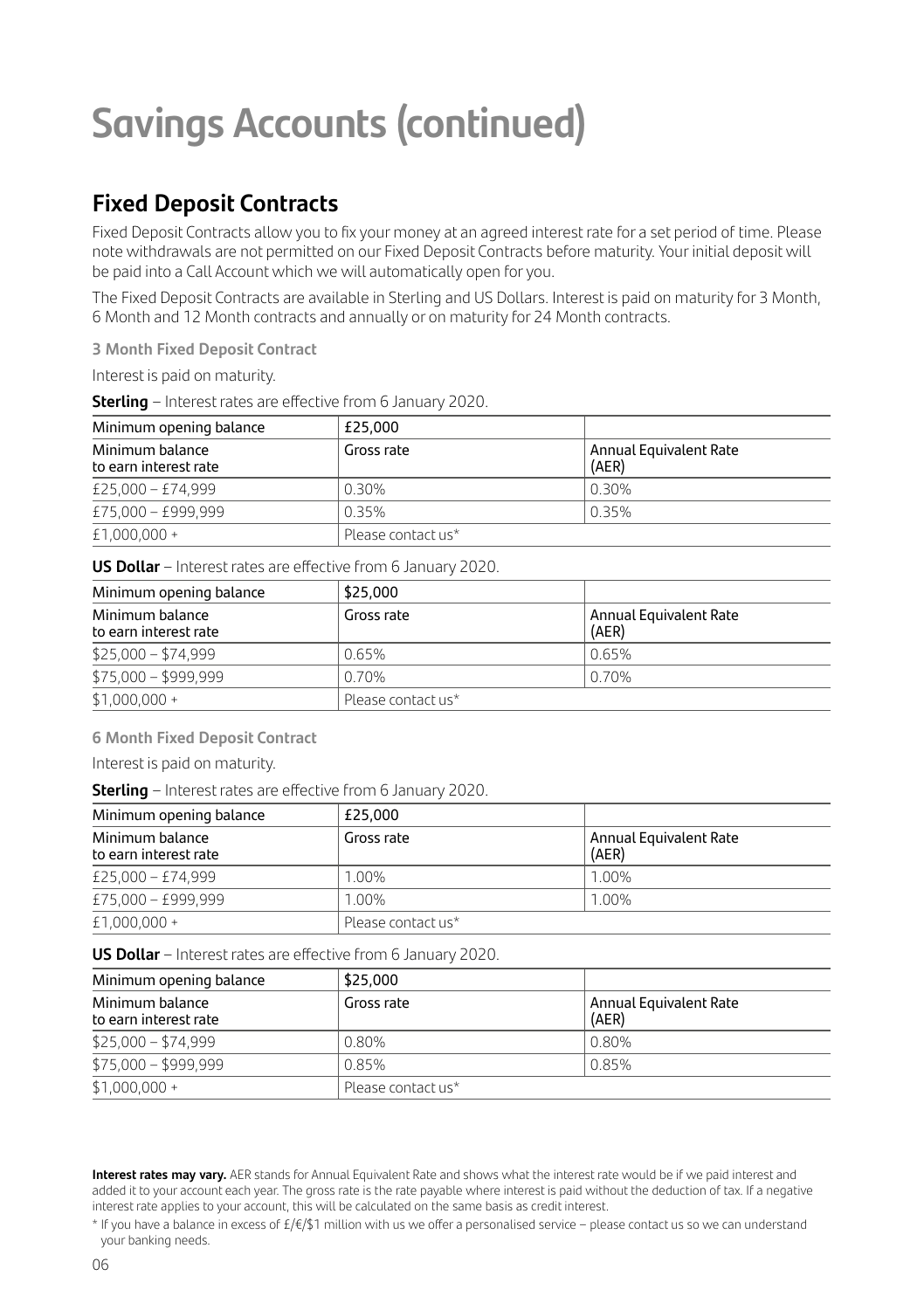#### **12 Month Fixed Deposit Contract**

Interest is paid on maturity.

### **Sterling** – Interest rates are effective from 6 January 2020.

| Minimum opening balance                  | £25.000    |                                 |  |
|------------------------------------------|------------|---------------------------------|--|
| Minimum balance<br>to earn interest rate | Gross rate | Annual Equivalent Rate<br>(AER) |  |
| £25,000 - £74,999                        | 1.15%      | 1.15%                           |  |
| £75,000 - £999,999                       | 1.40%      | 1.40%                           |  |
| $£1,000,000+$                            | 1.50%      | 1.50%                           |  |

#### **US Dollar** – Interest rates are effective from 6 January 2020.

| Minimum opening balance                  | \$25,000           |                                 |  |
|------------------------------------------|--------------------|---------------------------------|--|
| Minimum balance<br>to earn interest rate | Gross rate         | Annual Equivalent Rate<br>(AER) |  |
| $$25,000 - $74,999$                      | 1.20%              | 1.20%                           |  |
| $$75,000 - $999,999$                     | 1.30%              | 1.30%                           |  |
| $$1,000,000 +$                           | Please contact us* |                                 |  |

#### **24 Month Fixed Deposit Contract**

Interest is paid annually or on maturity, annual interest cannot be added to the original amount deposited and must be paid into the associated Call Account held with us.

### **Sterling** – Interest rates are effective from 6 January 2020.

| Minimum opening balance                  | £25.000                |                                 |                           |                                        |
|------------------------------------------|------------------------|---------------------------------|---------------------------|----------------------------------------|
| Minimum balance<br>to earn interest rate | Interest paid annually |                                 | Interest paid on maturity |                                        |
|                                          | Gross rate             | Annual Equivalent<br>Rate (AER) | Gross rate                | <b>Annual Equivalent</b><br>Rate (AER) |
| £25,000 - £74,999                        | 1.39%                  | 1.39%                           | 1.40%                     | 1.39%                                  |
| £75,000 - £999,999                       | 1.59%                  | 1.59%                           | 1.60%                     | 1.59%                                  |
| £1,000,000 +                             | 1.69%                  | 1.69%                           | 1.70%                     | 1.69%                                  |

#### **US Dollar** – Interest rates are effective from 6 January 2020.

| Minimum opening balance                  | \$25,000               |                                 |                           |                                        |
|------------------------------------------|------------------------|---------------------------------|---------------------------|----------------------------------------|
| Minimum balance to earn<br>interest rate | Interest paid annually |                                 | Interest paid on maturity |                                        |
|                                          | Gross rate             | Annual Equivalent<br>Rate (AER) | Gross rate                | <b>Annual Equivalent</b><br>Rate (AER) |
| $$25,000 - $74,999$                      | 1.49%                  | 1.49%                           | 1.50%                     | 1.49%                                  |
| $$75,000 - $999,999$                     | 1.54%                  | 1.54%                           | 1.55%                     | 1.54%                                  |
| $$1,000,000 +$                           | Please contact us*     |                                 |                           |                                        |

**Interest rates may vary.** AER stands for Annual Equivalent Rate and shows what the interest rate would be if we paid interest and added it to your account each year. The gross rate is the rate payable where interest is paid without the deduction of tax. If a negative interest rate applies to your account, this will be calculated on the same basis as credit interest.

\* If you have a balance in excess of £/€/\$1 million with us we offer a personalised service – please contact us so we can understand your banking needs.